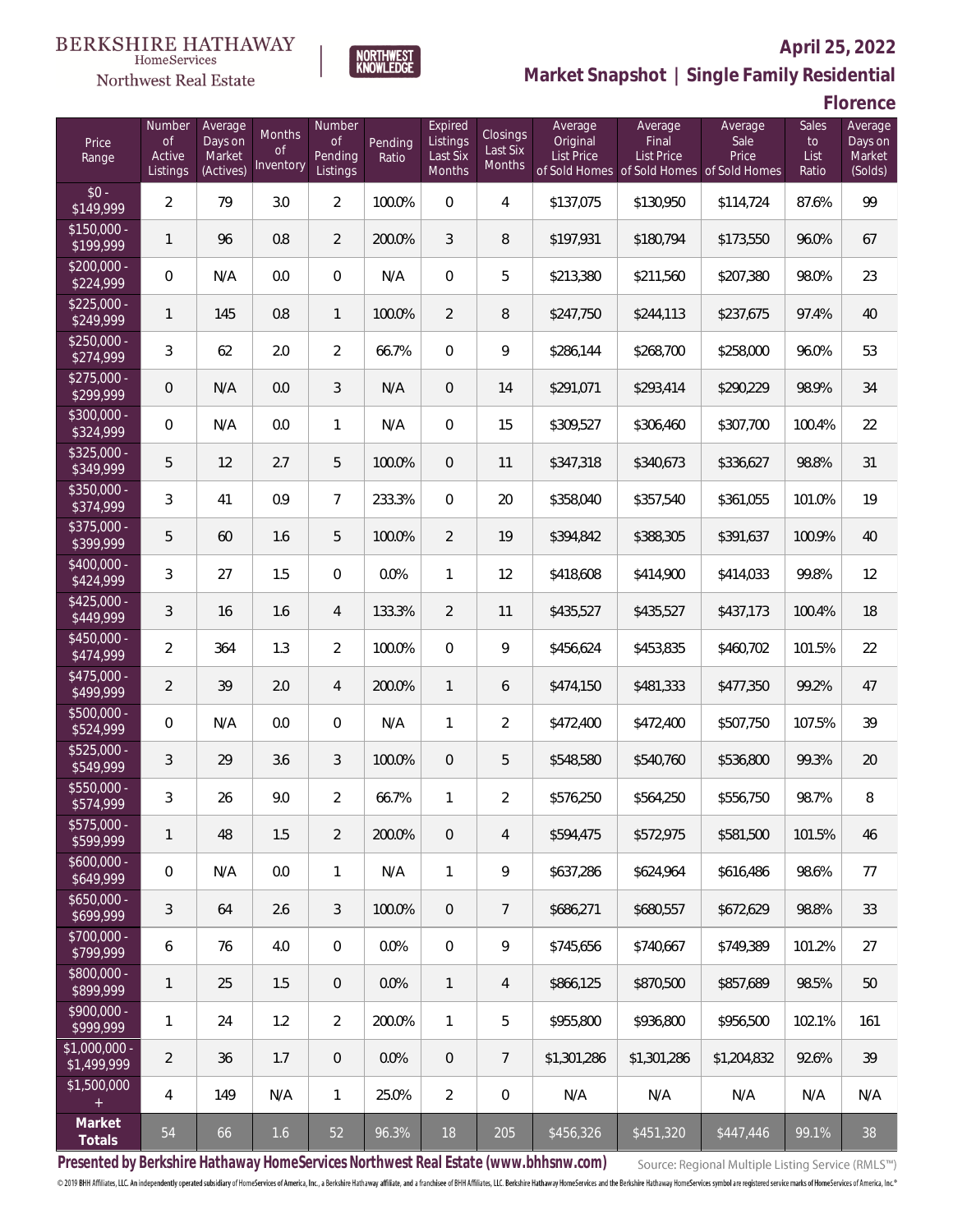**Florence Coast Village**



NORTHWEST<br>KNOWLEDGE

**Market Snapshot | Single Family Residential**

#### $\label{lem:sevices} \textsc{Home} \textsc{Service} \textsc{s}$ Northwest Real Estate

| Price<br>Range                | Number<br>of<br>Active<br>Listings | Average<br>Days on<br>Market<br>(Actives) | Months<br><b>of</b><br>Inventory | Number<br><b>of</b><br>Pending<br>Listings | Pending<br>Ratio | Expired<br>Listings<br>Last Six<br>Months | Closings<br>Last Six<br>Months | Average<br>Original<br>List Price | Average<br>Final<br>List Price<br>of Sold Homes of Sold Homes of Sold Homes | Average<br>Sale<br>Price | Sales<br>to<br>List<br>Ratio | Average<br>Days on<br>Market<br>(Solds) |
|-------------------------------|------------------------------------|-------------------------------------------|----------------------------------|--------------------------------------------|------------------|-------------------------------------------|--------------------------------|-----------------------------------|-----------------------------------------------------------------------------|--------------------------|------------------------------|-----------------------------------------|
| $$0 -$<br>\$99,999            | $\overline{0}$                     | N/A                                       | 0.0                              | $\Omega$                                   | N/A              | $\Omega$                                  | 1                              | \$98,500                          | \$94,000                                                                    | \$92,000                 | 97.9%                        | 131                                     |
| $$100,000 -$<br>\$124,999     | 0                                  | N/A                                       | 0.0                              | $\overline{0}$                             | N/A              | $\overline{0}$                            | $\mathbf{1}$                   | \$129,900                         | \$129,900                                                                   | \$119,900                | 92.3%                        | 98                                      |
| $$125,000 -$<br>\$149,999     | 1                                  | 138                                       | N/A                              | $\mathbf{1}$                               | 100.0%           | $\overline{0}$                            | $\mathbf 0$                    | N/A                               | N/A                                                                         | N/A                      | N/A                          | N/A                                     |
| $$150,000 -$<br>\$174,999     | 0                                  | N/A                                       | 0.0                              | $\overline{0}$                             | N/A              | $\overline{0}$                            | $\mathbf{1}$                   | \$175,000                         | \$163,000                                                                   | \$158,000                | 96.9%                        | 185                                     |
| $$175,000 -$<br>\$199,999     | $\boldsymbol{0}$                   | N/A                                       | 0.0                              | $\overline{0}$                             | N/A              | $\mathbf{1}$                              | 1                              | \$175,000                         | \$175,000                                                                   | \$175,000                | 100.0%                       | $\mathfrak{Z}$                          |
| $$200,000 -$<br>\$224,999     | $\boldsymbol{0}$                   | N/A                                       | 0.0                              | $\overline{0}$                             | N/A              | $\overline{0}$                            | $\mathbf{1}$                   | \$210,000                         | \$210,000                                                                   | \$215,000                | 102.4%                       | 29                                      |
| $$225,000 -$<br>\$249,999     | 1                                  | 145                                       | N/A                              | $\overline{0}$                             | 0.0%             | $\overline{0}$                            | $\overline{0}$                 | N/A                               | N/A                                                                         | N/A                      | N/A                          | N/A                                     |
| $$250,000 -$<br>\$274,999     | $\mathbf 0$                        | N/A                                       | N/A                              | $\overline{0}$                             | N/A              | $\overline{0}$                            | $\mathbf 0$                    | N/A                               | N/A                                                                         | N/A                      | N/A                          | N/A                                     |
| $$275,000 -$<br>\$299,999     | $\boldsymbol{0}$                   | N/A                                       | 0.0                              | $\mathbf{1}$                               | N/A              | $\overline{0}$                            | 1                              | \$245,000                         | \$299,000                                                                   | \$299,000                | 100.0%                       | 56                                      |
| \$300,000 -<br>\$324,999      | $\boldsymbol{0}$                   | N/A                                       | N/A                              | $\overline{0}$                             | N/A              | $\overline{0}$                            | $\mathbf 0$                    | N/A                               | N/A                                                                         | N/A                      | N/A                          | N/A                                     |
| $$325,000 -$<br>\$349,999     | $\overline{0}$                     | N/A                                       | N/A                              | $\overline{0}$                             | N/A              | $\overline{0}$                            | $\overline{0}$                 | N/A                               | N/A                                                                         | N/A                      | N/A                          | N/A                                     |
| \$350,000 -<br>\$374,999      | $\mathbf 0$                        | N/A                                       | N/A                              | $\overline{0}$                             | N/A              | $\overline{0}$                            | $\mathbf 0$                    | N/A                               | N/A                                                                         | N/A                      | N/A                          | N/A                                     |
| \$375,000 -<br>\$399,999      | $\overline{0}$                     | N/A                                       | N/A                              | $\overline{0}$                             | N/A              | $\overline{0}$                            | $\overline{0}$                 | N/A                               | N/A                                                                         | N/A                      | N/A                          | N/A                                     |
| \$400,000 -<br>\$424,999      | $\mathbf 0$                        | N/A                                       | N/A                              | $\overline{0}$                             | N/A              | $\overline{0}$                            | $\mathbf 0$                    | N/A                               | N/A                                                                         | N/A                      | N/A                          | N/A                                     |
| $$425,000 -$<br>\$449,999     | $\boldsymbol{0}$                   | N/A                                       | N/A                              | $\overline{0}$                             | N/A              | $\overline{0}$                            | $\mathbf 0$                    | N/A                               | N/A                                                                         | N/A                      | N/A                          | N/A                                     |
| $$450,000 -$<br>\$474,999     | $\theta$                           | N/A                                       | N/A                              | $\overline{0}$                             | N/A              | $\overline{0}$                            | $\mathbf 0$                    | N/A                               | N/A                                                                         | N/A                      | N/A                          | N/A                                     |
| \$475,000 -<br>\$499,999      | 0                                  | N/A                                       | N/A                              | 0                                          | N/A              | 0                                         | $\mathbf 0$                    | N/A                               | N/A                                                                         | N/A                      | N/A                          | N/A                                     |
| $$500,000 -$<br>\$549,999     | 0                                  | N/A                                       | N/A                              | $\overline{0}$                             | N/A              | 0                                         | $\mathbf 0$                    | N/A                               | N/A                                                                         | N/A                      | N/A                          | N/A                                     |
| $$550,000 -$<br>\$599,999     | 0                                  | N/A                                       | N/A                              | $\mathbf 0$                                | N/A              | $\mathbf 0$                               | $\mathbf 0$                    | N/A                               | N/A                                                                         | N/A                      | N/A                          | N/A                                     |
| $$600,000 -$<br>\$699,999     | $\mathbf 0$                        | N/A                                       | N/A                              | $\overline{0}$                             | N/A              | $\overline{0}$                            | $\theta$                       | N/A                               | N/A                                                                         | N/A                      | N/A                          | N/A                                     |
| \$700,000 -<br>\$799,999      | 0                                  | N/A                                       | N/A                              | $\overline{0}$                             | N/A              | $\mathbf 0$                               | $\mathbf{0}$                   | N/A                               | N/A                                                                         | N/A                      | N/A                          | N/A                                     |
| \$800,000 -<br>\$899,999      | $\mathbf 0$                        | N/A                                       | N/A                              | $\overline{0}$                             | N/A              | $\overline{0}$                            | $\theta$                       | N/A                               | N/A                                                                         | N/A                      | N/A                          | N/A                                     |
| $$900,000 -$<br>\$999,999     | 0                                  | N/A                                       | N/A                              | $\mathbf 0$                                | N/A              | $\mathbf 0$                               | $\mathbf{0}$                   | N/A                               | N/A                                                                         | N/A                      | N/A                          | N/A                                     |
| $$1,000,000 -$<br>\$1,499,999 | $\theta$                           | N/A                                       | N/A                              | $\overline{0}$                             | N/A              | $\overline{0}$                            | $\theta$                       | N/A                               | N/A                                                                         | N/A                      | N/A                          | N/A                                     |
| \$1,500,000<br>$+$ $\,$       | 0                                  | N/A                                       | N/A                              | $\mathbf 0$                                | N/A              | $\mathbf{0}$                              | $\mathbf 0$                    | N/A                               | N/A                                                                         | N/A                      | N/A                          | N/A                                     |
| Market<br>Totals              | $\overline{a}$                     | 142                                       | 2.0                              | $\overline{2}$                             | 100.0%           | $\mathbf{1}$                              | $6\overline{6}$                | \$172,233                         | \$178,483                                                                   | \$176,483                | 98.9%                        | 84                                      |

**Presented by Berkshire Hathaway HomeServices Northwest Real Estate (www.bhhsnw.com)**

Source: Regional Multiple Listing Service (RMLS™)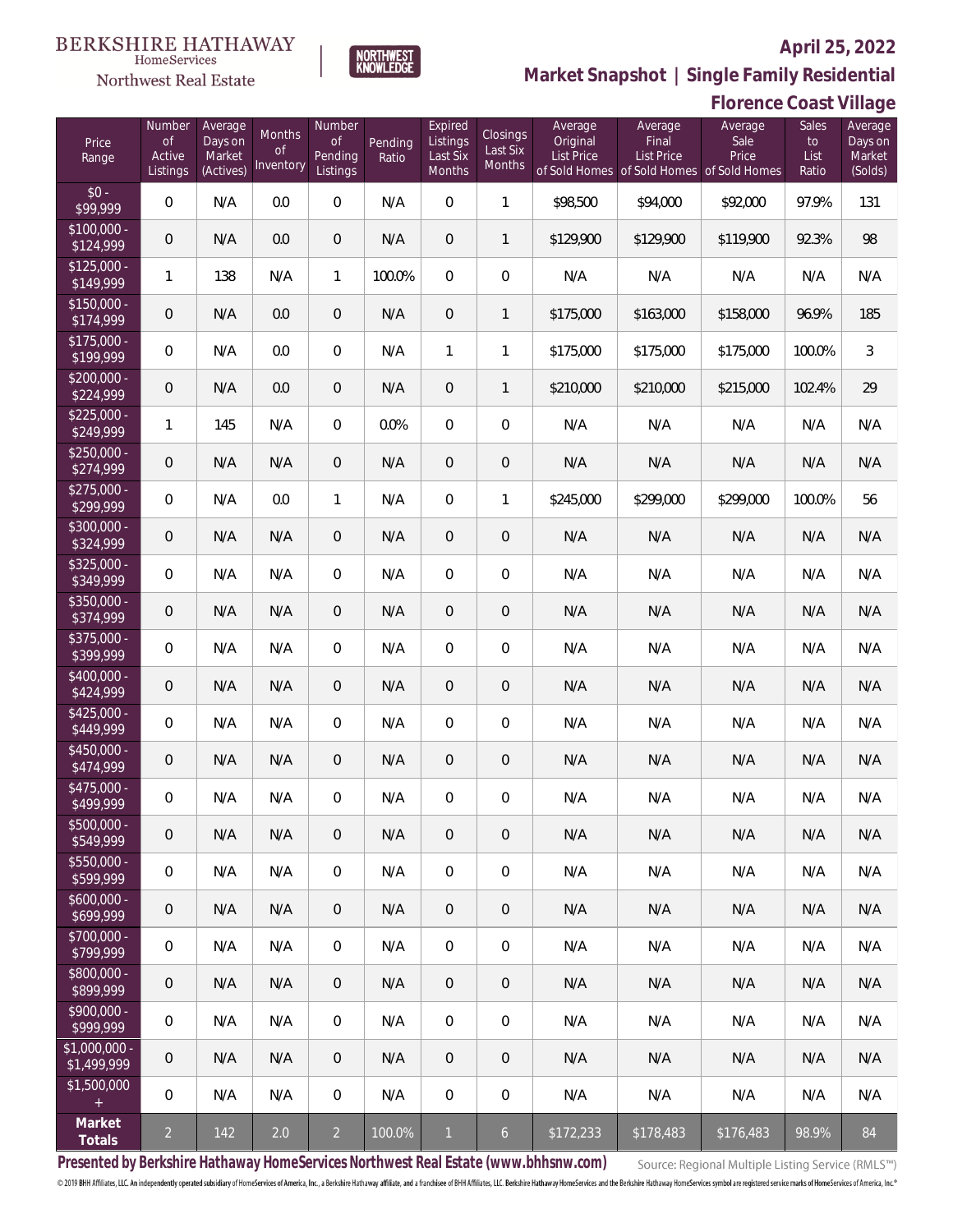

NORTHWEST<br>KNOWLEDGE

Northwest Real Estate

**Market Snapshot | Single Family Residential**

## **Florence Green Trees**

| Price<br>Range               | Number<br>of<br>Active<br>Listings | Average<br>Days on<br>Market<br>(Actives) | <b>Months</b><br>0f<br>Inventory | Number<br><b>of</b><br>Pending<br>Listings | Pending<br>Ratio | Expired<br>Listings<br>Last Six<br>Months | Closings<br>Last Six<br>Months | Average<br>Original<br><b>List Price</b> | Average<br>Final<br>List Price<br>of Sold Homes of Sold Homes | Average<br>Sale<br>Price<br>of Sold Homes | Sales<br>to<br>List<br>Ratio | Average<br>Days on<br>Market<br>(Solds) |
|------------------------------|------------------------------------|-------------------------------------------|----------------------------------|--------------------------------------------|------------------|-------------------------------------------|--------------------------------|------------------------------------------|---------------------------------------------------------------|-------------------------------------------|------------------------------|-----------------------------------------|
| $$0 -$<br>\$149,999          | 1                                  | 19                                        | 6.0                              | $\mathbf{1}$                               | 100.0%           | $\Omega$                                  | $\mathbf{1}$                   | \$164,900                                | \$149,900                                                     | \$126,995                                 | 84.7%                        | 92                                      |
| $$150,000 -$<br>\$199,999    | 1                                  | 96                                        | N/A                              | $\overline{0}$                             | 0.0%             | $\overline{0}$                            | 0                              | N/A                                      | N/A                                                           | N/A                                       | N/A                          | N/A                                     |
| $$200,000 -$<br>\$224,999    | $\overline{0}$                     | N/A                                       | 0.0                              | $\overline{0}$                             | N/A              | $\overline{0}$                            | $\overline{2}$                 | \$214,000                                | \$214,000                                                     | \$207,500                                 | 97.0%                        | 6                                       |
| $$225,000 -$<br>\$249,999    | $\overline{0}$                     | N/A                                       | 0.0                              | $\overline{0}$                             | N/A              | 1                                         | $\overline{2}$                 | \$264,500                                | \$254,950                                                     | \$244,950                                 | 96.1%                        | 27                                      |
| $$250,000 -$<br>\$274,999    | $\overline{0}$                     | N/A                                       | N/A                              | $\overline{0}$                             | N/A              | $\Omega$                                  | 0                              | N/A                                      | N/A                                                           | N/A                                       | N/A                          | N/A                                     |
| $$275,000 -$<br>\$299,999    | 0                                  | N/A                                       | 0.0                              | $\mathbf{1}$                               | N/A              | $\mathbf{0}$                              | 5                              | \$290,800                                | \$289,980                                                     | \$285,180                                 | 98.3%                        | 34                                      |
| $$300,000 -$<br>\$324,999    | $\overline{0}$                     | N/A                                       | 0.0                              | $\overline{0}$                             | N/A              | $\Omega$                                  | $\mathbf{1}$                   | \$300,000                                | \$300,000                                                     | \$300,000                                 | 100.0%                       | 4                                       |
| $$325,000 -$<br>\$349,999    | 4                                  | 14                                        | 8.0                              | $\overline{0}$                             | 0.0%             | $\Omega$                                  | 3                              | \$346,633                                | \$341,633                                                     | \$341,667                                 | 100.0%                       | 22                                      |
| $$350,000 -$<br>\$374,999    | 1                                  | 42                                        | 6.0                              | $\overline{2}$                             | 200.0%           | $\Omega$                                  | $\mathbf{1}$                   | \$360,900                                | \$360,900                                                     | \$360,900                                 | 100.0%                       | 5                                       |
| $$375,000 -$<br>\$399,999    | 0                                  | N/A                                       | N/A                              | $\overline{0}$                             | N/A              | $\overline{0}$                            | 0                              | N/A                                      | N/A                                                           | N/A                                       | N/A                          | N/A                                     |
| $$400,000 -$<br>\$424,999    | 0                                  | N/A                                       | N/A                              | $\overline{0}$                             | N/A              | $\Omega$                                  | $\overline{0}$                 | N/A                                      | N/A                                                           | N/A                                       | N/A                          | N/A                                     |
| $$425,000 -$<br>\$449,999    | $\overline{0}$                     | N/A                                       | N/A                              | $\mathbf{1}$                               | N/A              | $\mathbf{0}$                              | 0                              | N/A                                      | N/A                                                           | N/A                                       | N/A                          | N/A                                     |
| \$450,000 -<br>\$474,999     | $\overline{0}$                     | N/A                                       | 0.0                              | $\overline{0}$                             | N/A              | $\Omega$                                  | $\mathbf{1}$                   | \$475,900                                | \$475,900                                                     | \$450,000                                 | 94.6%                        | $\mathfrak{Z}$                          |
| $$475,000 -$<br>\$499,999    | $\overline{0}$                     | N/A                                       | N/A                              | $\overline{0}$                             | N/A              | $\mathbf{0}$                              | $\overline{0}$                 | N/A                                      | N/A                                                           | N/A                                       | N/A                          | N/A                                     |
| $$500,000 -$<br>\$524,999    | 0                                  | N/A                                       | N/A                              | $\overline{0}$                             | N/A              | $\Omega$                                  | 0                              | N/A                                      | N/A                                                           | N/A                                       | N/A                          | N/A                                     |
| $$525,000 -$<br>\$549,999    | $\theta$                           | N/A                                       | N/A                              | $\overline{0}$                             | N/A              | $\overline{0}$                            | 0                              | N/A                                      | N/A                                                           | N/A                                       | N/A                          | N/A                                     |
| \$550,000 -<br>\$574,999     | 0                                  | N/A                                       | N/A                              | $\overline{0}$                             | N/A              | $\mathbf{0}$                              | 0                              | N/A                                      | N/A                                                           | N/A                                       | N/A                          | N/A                                     |
| $$575,000 -$<br>\$599,999    | $\mathbf 0$                        | N/A                                       | N/A                              | $\theta$                                   | N/A              | $\theta$                                  | 0                              | N/A                                      | N/A                                                           | N/A                                       | N/A                          | N/A                                     |
| $$600,000 -$<br>\$649,999    | $\boldsymbol{0}$                   | N/A                                       | N/A                              | 0                                          | N/A              | $\overline{0}$                            | 0                              | N/A                                      | N/A                                                           | N/A                                       | N/A                          | N/A                                     |
| $$650,000 -$<br>\$699,999    | $\mathbf 0$                        | N/A                                       | N/A                              | $\overline{0}$                             | N/A              | $\theta$                                  | 0                              | N/A                                      | N/A                                                           | N/A                                       | N/A                          | N/A                                     |
| $$700,000 -$<br>\$799,999    | 0                                  | N/A                                       | N/A                              | 0                                          | N/A              | $\mathbf 0$                               | 0                              | N/A                                      | N/A                                                           | N/A                                       | N/A                          | N/A                                     |
| $$800,000 -$<br>\$899,999    | $\mathbf 0$                        | N/A                                       | N/A                              | $\overline{0}$                             | N/A              | $\theta$                                  | 0                              | N/A                                      | N/A                                                           | N/A                                       | N/A                          | N/A                                     |
| $$900,000 -$<br>\$999,999    | 0                                  | N/A                                       | N/A                              | 0                                          | N/A              | $\mathbf 0$                               | 0                              | N/A                                      | N/A                                                           | N/A                                       | N/A                          | N/A                                     |
| \$1,000,000 -<br>\$1,499,999 | $\mathbf 0$                        | N/A                                       | N/A                              | $\overline{0}$                             | N/A              | $\theta$                                  | 0                              | N/A                                      | N/A                                                           | N/A                                       | N/A                          | N/A                                     |
| \$1,500,000<br>$\pm$         | 0                                  | N/A                                       | N/A                              | 0                                          | N/A              | $\mathbf 0$                               | 0                              | N/A                                      | N/A                                                           | N/A                                       | N/A                          | N/A                                     |
| Market<br>Totals             | $\overline{7}$                     | 30                                        | 2.6                              | $\overline{5}$                             | 71.4%            | $\mathbf{1}$                              | 16                             | \$297,038                                | \$293,713                                                     | \$287,106                                 | 97.8%                        | 25                                      |

**Presented by Berkshire Hathaway HomeServices Northwest Real Estate (www.bhhsnw.com)**

Source: Regional Multiple Listing Service (RMLS™)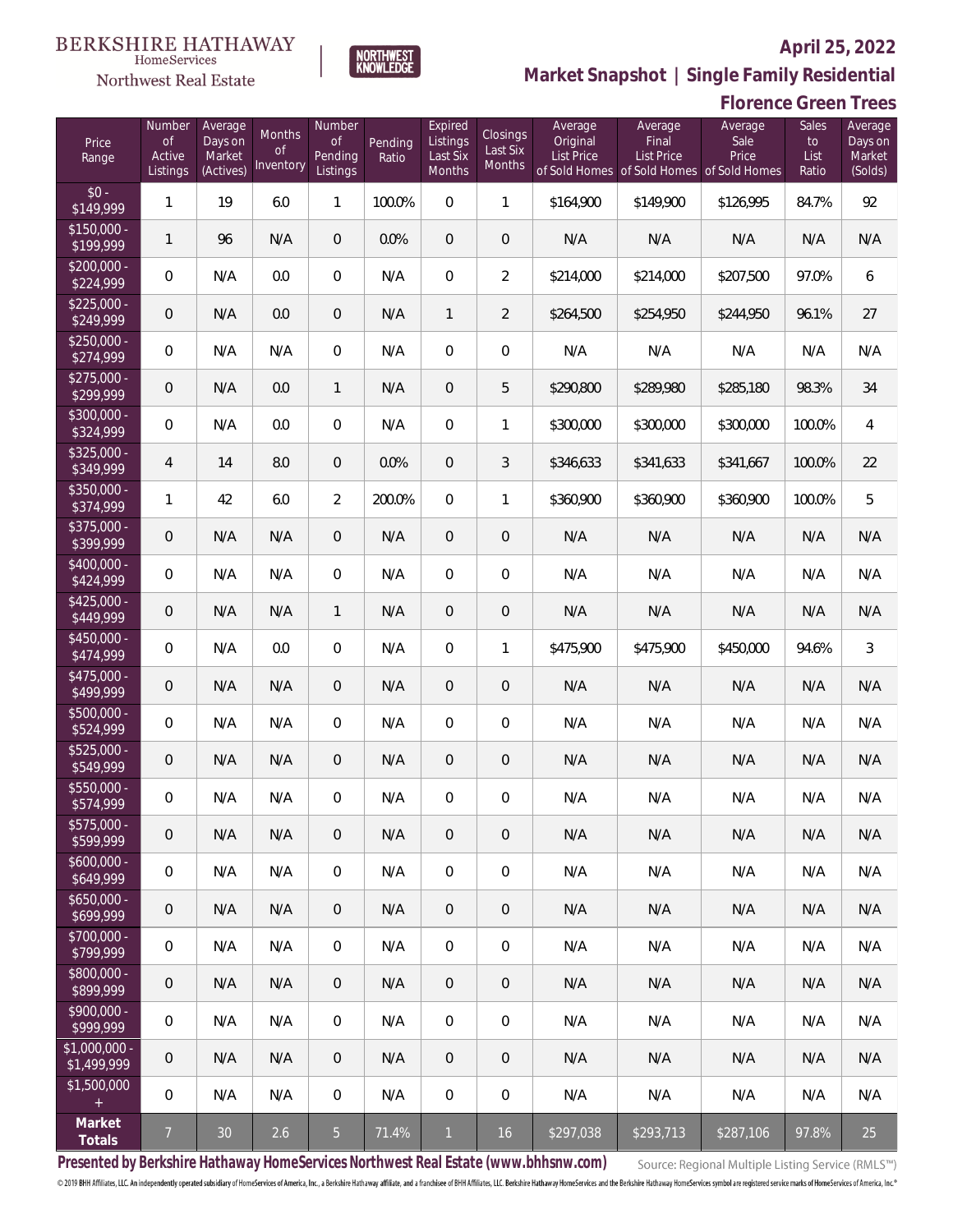

HomeServices Northwest Real Estate

**Market Snapshot | Single Family Residential**

#### **Florence Florentine**

| Price<br>Range                | Number<br><b>of</b><br>Active<br>Listings | Average<br>Days on<br>Market<br>(Actives) | Months<br>0f<br>Inventory | Number<br><b>of</b><br>Pending<br>Listings | Pending<br>Ratio | Expired<br>Listings<br>Last Six<br>Months | Closings<br>Last Six<br>Months | Average<br>Original<br><b>List Price</b> | Average<br>Final<br>List Price<br>of Sold Homes of Sold Homes of Sold Homes | Average<br>Sale<br>Price | Sales<br>to<br>List<br>Ratio | Average<br>Days on<br>Market<br>(Solds) |
|-------------------------------|-------------------------------------------|-------------------------------------------|---------------------------|--------------------------------------------|------------------|-------------------------------------------|--------------------------------|------------------------------------------|-----------------------------------------------------------------------------|--------------------------|------------------------------|-----------------------------------------|
| $$0 -$<br>\$149,999           | $\overline{0}$                            | N/A                                       | N/A                       | $\Omega$                                   | N/A              | $\overline{0}$                            | $\overline{0}$                 | N/A                                      | N/A                                                                         | N/A                      | N/A                          | N/A                                     |
| $$150,000 -$<br>\$199,999     | $\overline{0}$                            | N/A                                       | N/A                       | $\overline{0}$                             | N/A              | $\overline{0}$                            | $\overline{0}$                 | N/A                                      | N/A                                                                         | N/A                      | N/A                          | N/A                                     |
| $$200,000 -$<br>\$224,999     | $\overline{0}$                            | N/A                                       | N/A                       | $\overline{0}$                             | N/A              | 0                                         | $\overline{0}$                 | N/A                                      | N/A                                                                         | N/A                      | N/A                          | N/A                                     |
| $$225,000 -$<br>\$249,999     | $\overline{0}$                            | N/A                                       | N/A                       | $\overline{0}$                             | N/A              | $\overline{0}$                            | $\overline{0}$                 | N/A                                      | N/A                                                                         | N/A                      | N/A                          | N/A                                     |
| $$250,000 -$<br>\$274,999     | $\overline{0}$                            | N/A                                       | N/A                       | $\overline{0}$                             | N/A              | $\overline{0}$                            | $\overline{0}$                 | N/A                                      | N/A                                                                         | N/A                      | N/A                          | N/A                                     |
| $$275,000 -$<br>\$299,999     | $\overline{0}$                            | N/A                                       | N/A                       | $\overline{0}$                             | N/A              | $\overline{0}$                            | $\overline{0}$                 | N/A                                      | N/A                                                                         | N/A                      | N/A                          | N/A                                     |
| $$300,000 -$<br>\$324,999     | $\overline{0}$                            | N/A                                       | 0.0                       | $\overline{0}$                             | N/A              | $\overline{0}$                            | $\overline{2}$                 | \$307,000                                | \$307,000                                                                   | \$307,500                | 100.2%                       | 27                                      |
| $$325,000 -$<br>\$349,999     | $\mathbf 0$                               | N/A                                       | N/A                       | $\overline{0}$                             | N/A              | $\overline{0}$                            | $\overline{0}$                 | N/A                                      | N/A                                                                         | N/A                      | N/A                          | N/A                                     |
| $$350,000 -$<br>\$374,999     | $\overline{0}$                            | N/A                                       | 0.0                       | $\mathbf{1}$                               | N/A              | $\overline{0}$                            | 1                              | \$360,000                                | \$360,000                                                                   | \$368,000                | 102.2%                       | $\overline{4}$                          |
| $$375,000 -$<br>\$399,999     | $\mathbf{1}$                              | 31                                        | 3.0                       | $\overline{0}$                             | 0.0%             | $\overline{0}$                            | $\overline{2}$                 | \$387,450                                | \$387,450                                                                   | \$391,250                | 101.0%                       | 14                                      |
| $$400,000 -$<br>\$424,999     | $\mathbf 0$                               | N/A                                       | 0.0                       | $\mathbf{0}$                               | N/A              | $\overline{0}$                            | $\overline{2}$                 | \$409,950                                | \$409,950                                                                   | \$408,950                | 99.8%                        | $\overline{4}$                          |
| $$425,000 -$<br>\$449,999     | $\mathbf{1}$                              | 10                                        | 1.5                       | $\overline{0}$                             | 0.0%             | $\overline{0}$                            | $\overline{4}$                 | \$450,225                                | \$450,225                                                                   | \$440,725                | 97.9%                        | 23                                      |
| \$450,000 -<br>\$474,999      | $\mathbf 0$                               | N/A                                       | 0.0                       | $\mathbf{0}$                               | N/A              | $\overline{0}$                            | 1                              | \$475,000                                | \$469,900                                                                   | \$465,000                | 99.0%                        | 67                                      |
| $$475,000 -$<br>\$499,999     | $\mathbf{1}$                              | 21                                        | 3.0                       | $\mathbf{1}$                               | 100.0%           | $\overline{0}$                            | $\overline{2}$                 | \$442,450                                | \$475,000                                                                   | \$475,000                | 100.0%                       | 72                                      |
| \$500,000 -<br>\$524,999      | $\mathbf 0$                               | N/A                                       | N/A                       | $\mathbf{0}$                               | N/A              | 0                                         | $\overline{0}$                 | N/A                                      | N/A                                                                         | N/A                      | N/A                          | N/A                                     |
| $$525,000 -$<br>\$549,999     | $\overline{2}$                            | 43                                        | N/A                       | $\overline{0}$                             | 0.0%             | $\overline{0}$                            | $\mathbf 0$                    | N/A                                      | N/A                                                                         | N/A                      | N/A                          | N/A                                     |
| \$550,000 -<br>\$574,999      | $\mathbf 0$                               | N/A                                       | N/A                       | $\mathbf{0}$                               | N/A              | 0                                         | 0                              | N/A                                      | N/A                                                                         | N/A                      | N/A                          | N/A                                     |
| $$575,000 -$<br>\$599,999     | $\mathbf 0$                               | N/A                                       | N/A                       | $\mathbf 0$                                | N/A              | 0                                         | $\theta$                       | N/A                                      | N/A                                                                         | N/A                      | N/A                          | N/A                                     |
| $$600,000 -$<br>\$649,999     | $\mathbf 0$                               | N/A                                       | N/A                       | $\boldsymbol{0}$                           | N/A              | 0                                         | $\boldsymbol{0}$               | N/A                                      | N/A                                                                         | N/A                      | N/A                          | N/A                                     |
| $$650,000 -$<br>\$699,999     | $\theta$                                  | N/A                                       | N/A                       | $\mathbf 0$                                | N/A              | 0                                         | 0                              | N/A                                      | N/A                                                                         | N/A                      | N/A                          | N/A                                     |
| $$700,000 -$<br>\$799,999     | 0                                         | N/A                                       | N/A                       | 0                                          | N/A              | 0                                         | $\boldsymbol{0}$               | N/A                                      | N/A                                                                         | N/A                      | N/A                          | N/A                                     |
| $$800,000 -$<br>\$899,999     | $\theta$                                  | N/A                                       | N/A                       | $\mathbf 0$                                | N/A              | 0                                         | $\theta$                       | N/A                                      | N/A                                                                         | N/A                      | N/A                          | N/A                                     |
| $$900,000 -$<br>\$999,999     | $\mathbf 0$                               | N/A                                       | N/A                       | $\overline{0}$                             | N/A              | 0                                         | $\boldsymbol{0}$               | N/A                                      | N/A                                                                         | N/A                      | N/A                          | N/A                                     |
| $$1,000,000$ -<br>\$1,499,999 | $\mathbf 0$                               | N/A                                       | N/A                       | $\mathbf 0$                                | N/A              | 0                                         | 0                              | N/A                                      | N/A                                                                         | N/A                      | N/A                          | N/A                                     |
| \$1,500,000<br>$\pm$          | $\mathbf 0$                               | N/A                                       | N/A                       | 0                                          | N/A              | $\mathbf 0$                               | $\boldsymbol{0}$               | N/A                                      | N/A                                                                         | N/A                      | N/A                          | N/A                                     |
| Market<br>Totals              | $\overline{5}$                            | 29                                        | 2.1                       | $\overline{2}$                             | 40.0%            | $\overline{0}$                            | 14                             | \$409,257                                | \$413,543                                                                   | \$411,521                | 99.5%                        | 28                                      |

**Presented by Berkshire Hathaway HomeServices Northwest Real Estate (www.bhhsnw.com)**

Source: Regional Multiple Listing Service (RMLS™)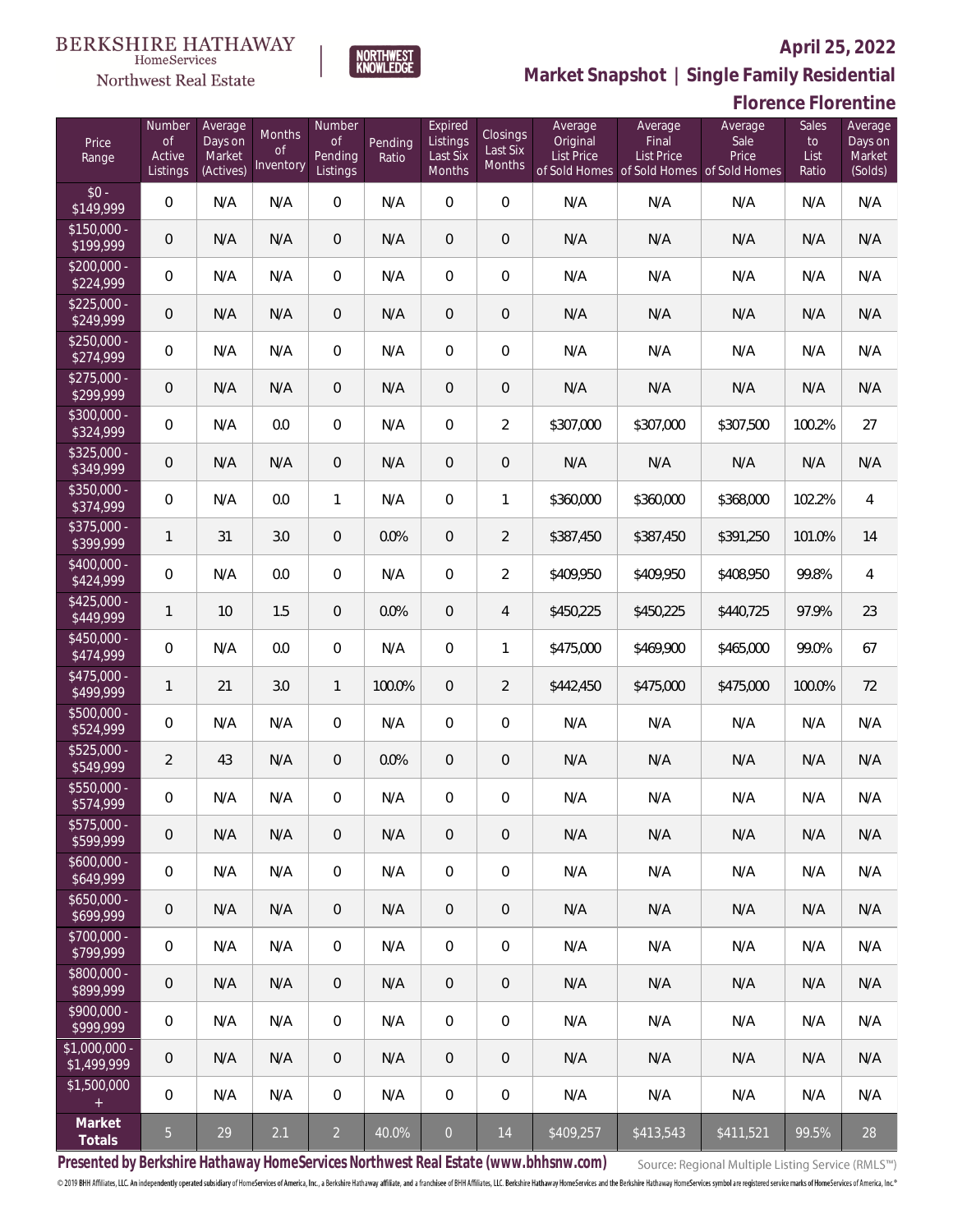#### **BERKSHIRE HATHAWAY** HomeServices

## Northwest Real Estate



### **April 25, 2022 Market Snapshot | Single Family Residential**

# **Florence Town**

| Price<br>Range               | Number<br><b>of</b><br>Active<br>Listings | Average<br>Days on<br>Market<br>(Actives) | Months<br>0f<br>Inventory | Number<br>Οf<br>Pending<br>Listings | Pending<br>Ratio | Expired<br>Listings<br>Last Six<br>Months | Closings<br>Last Six<br>Months | Average<br>Original<br>List Price | Average<br>Final<br><b>List Price</b> | Average<br>Sale<br>Price<br>of Sold Homes of Sold Homes of Sold Homes | Sales<br>to<br>List<br>Ratio | Average<br>Days on<br>Market<br>(Solds) |
|------------------------------|-------------------------------------------|-------------------------------------------|---------------------------|-------------------------------------|------------------|-------------------------------------------|--------------------------------|-----------------------------------|---------------------------------------|-----------------------------------------------------------------------|------------------------------|-----------------------------------------|
| $$0 -$<br>\$149,999          | 0                                         | N/A                                       | 0.0                       | $\overline{0}$                      | N/A              | $\overline{0}$                            | $\mathbf{1}$                   | \$155,000                         | \$150,000                             | \$120,000                                                             | 80.0%                        | 74                                      |
| $$150,000 -$<br>\$199,999    | 0                                         | N/A                                       | 0.0                       | $\overline{0}$                      | N/A              | $\overline{0}$                            | $\mathbf{1}$                   | \$250,000                         | \$185,000                             | \$184,000                                                             | 99.5%                        | 161                                     |
| $$200,000 -$<br>\$224,999    | 0                                         | N/A                                       | 0.0                       | $\overline{0}$                      | N/A              | $\overline{0}$                            | 1                              | \$199,900                         | \$199,900                             | \$203,400                                                             | 101.8%                       | $\overline{4}$                          |
| $$225,000 -$<br>\$249,999    | 0                                         | N/A                                       | 0.0                       | $\mathbf{1}$                        | N/A              | $\overline{0}$                            | $\overline{2}$                 | \$227,500                         | \$227,500                             | \$230,000                                                             | 101.1%                       | $\mathfrak{Z}$                          |
| $$250,000 -$<br>\$274,999    | $\mathbf{1}$                              | 14                                        | 3.0                       | $\mathbf{1}$                        | 100.0%           | $\Omega$                                  | $\overline{2}$                 | \$327,250                         | \$275,000                             | \$260,500                                                             | 94.7%                        | 98                                      |
| $$275,000 -$<br>\$299,999    | 0                                         | N/A                                       | 0.0                       | $\overline{0}$                      | N/A              | $\overline{0}$                            | 5                              | \$300,600                         | \$300,600                             | \$296,200                                                             | 98.5%                        | 17                                      |
| $$300,000 -$<br>\$324,999    | 0                                         | N/A                                       | 0.0                       | $\mathbf{1}$                        | N/A              | $\overline{0}$                            | $\overline{7}$                 | \$316,700                         | \$314,557                             | \$307,643                                                             | 97.8%                        | 23                                      |
| $$325,000 -$<br>\$349,999    | $\mathbf{1}$                              | 5                                         | 0.9                       | $\overline{2}$                      | 200.0%           | $\overline{0}$                            | $\overline{7}$                 | \$338,671                         | \$331,800                             | \$333,986                                                             | 100.7%                       | 22                                      |
| $$350,000 -$<br>\$374,999    | $\mathbf{1}$                              | 5                                         | 0.5                       | 4                                   | 400.0%           | $\overline{0}$                            | 12                             | \$352,092                         | \$352,092                             | \$361,167                                                             | 102.6%                       | 21                                      |
| \$375,000 -<br>\$399,999     | $\mathbf{1}$                              | 3                                         | 0.5                       | 5                                   | 500.0%           | $\mathbf{1}$                              | 12                             | \$397,350                         | \$390,333                             | \$390,675                                                             | 100.1%                       | 56                                      |
| $$400,000 -$<br>\$424,999    | 3                                         | 27                                        | 2.6                       | $\overline{0}$                      | 0.0%             | $\mathbf{1}$                              | $\overline{7}$                 | \$418,143                         | \$415,929                             | \$416,000                                                             | 100.0%                       | 9                                       |
| $$425,000 -$<br>\$449,999    | 1                                         | 6                                         | 1.5                       | $\mathbf{1}$                        | 100.0%           | $\mathbf{1}$                              | $\overline{4}$                 | \$431,475                         | \$431,475                             | \$431,250                                                             | 99.9%                        | 6                                       |
| $$450,000 -$<br>\$474,999    | 1                                         | 18                                        | 2.0                       | $\mathbf{1}$                        | 100.0%           | $\overline{0}$                            | 3                              | \$446,273                         | \$439,606                             | \$462,106                                                             | 105.1%                       | 20                                      |
| $$475,000 -$<br>\$499,999    | 0                                         | N/A                                       | 0.0                       | $\overline{2}$                      | N/A              | $\mathbf{1}$                              | $\overline{2}$                 | \$487,000                         | \$487,000                             | \$482,050                                                             | 99.0%                        | 5                                       |
| \$500,000 -<br>\$524,999     | 0                                         | N/A                                       | 0.0                       | $\mathbf{0}$                        | N/A              | $\mathbf{1}$                              | $\overline{2}$                 | \$472,400                         | \$472,400                             | \$507,750                                                             | 107.5%                       | 39                                      |
| $$525,000 -$<br>\$549,999    | 1                                         | 3                                         | 3.0                       | $\overline{2}$                      | 200.0%           | $\overline{0}$                            | $\overline{2}$                 | \$564,000                         | \$544,450                             | \$532,000                                                             | 97.7%                        | 26                                      |
| \$550,000 -<br>\$574,999     | 1                                         | 24                                        | 6.0                       | $\mathbf{1}$                        | 100.0%           | $\mathbf{1}$                              | 1                              | \$599,000                         | \$575,000                             | \$560,000                                                             | 97.4%                        | 16                                      |
| \$575,000 -<br>\$599,999     | 0                                         | N/A                                       | 0.0                       | $\mathbf{1}$                        | N/A              | $\theta$                                  | $\mathbf{1}$                   | \$588,000                         | \$588,000                             | \$588,000                                                             | 100.0%                       | 85                                      |
| $$600,000 -$<br>\$649,999    | 0                                         | N/A                                       | 0.0                       | $\mathbf{1}$                        | N/A              | $\mathbf 0$                               | 5                              | \$621,215                         | \$606,035                             | \$612,475                                                             | 101.1%                       | 22                                      |
| $$650,000 -$<br>\$699,999    | $\mathbf{1}$                              | 96                                        | 2.0                       | $\mathbf{1}$                        | 100.0%           | $\sqrt{0}$                                | $\mathfrak{Z}$                 | \$678,633                         | \$678,633                             | \$678,633                                                             | 100.0%                       | 25                                      |
| $$700,000 -$<br>\$799,999    | 4                                         | 111                                       | 8.0                       | $\mathbf 0$                         | 0.0%             | $\mathbf 0$                               | $\mathfrak{Z}$                 | \$773,000                         | \$773,000                             | \$772,000                                                             | 99.9%                        | 27                                      |
| \$800,000 -<br>\$899,999     | 0                                         | N/A                                       | 0.0                       | $\overline{0}$                      | N/A              | $\sqrt{0}$                                | $\mathbf{1}$                   | \$839,000                         | \$836,500                             | \$833,500                                                             | 99.6%                        | 64                                      |
| $$900,000 -$<br>\$999,999    | 0                                         | N/A                                       | 0.0                       | $\mathbf{1}$                        | N/A              | $\mathbf 0$                               | $\mathbf{1}$                   | \$875,000                         | \$950,000                             | \$950,000                                                             | 100.0%                       | 526                                     |
| \$1,000,000 -<br>\$1,499,999 | 0                                         | N/A                                       | N/A                       | $\overline{0}$                      | N/A              | $\sqrt{0}$                                | $\mathbf 0$                    | N/A                               | N/A                                   | N/A                                                                   | N/A                          | N/A                                     |
| \$1,500,000<br>$\pm$         | 0                                         | N/A                                       | N/A                       | $\mathbf 0$                         | N/A              | $\mathbf 0$                               | 0                              | N/A                               | N/A                                   | N/A                                                                   | N/A                          | N/A                                     |
| Market<br>Totals             | 16                                        | 44                                        | 1.1                       | 25                                  | 156.3%           | $\overline{6}$                            | 85                             | \$425,868                         | \$420,882                             | \$422,301                                                             | 100.3%                       | 35                                      |

**Presented by Berkshire Hathaway HomeServices Northwest Real Estate (www.bhhsnw.com)**

Source: Regional Multiple Listing Service (RMLS™)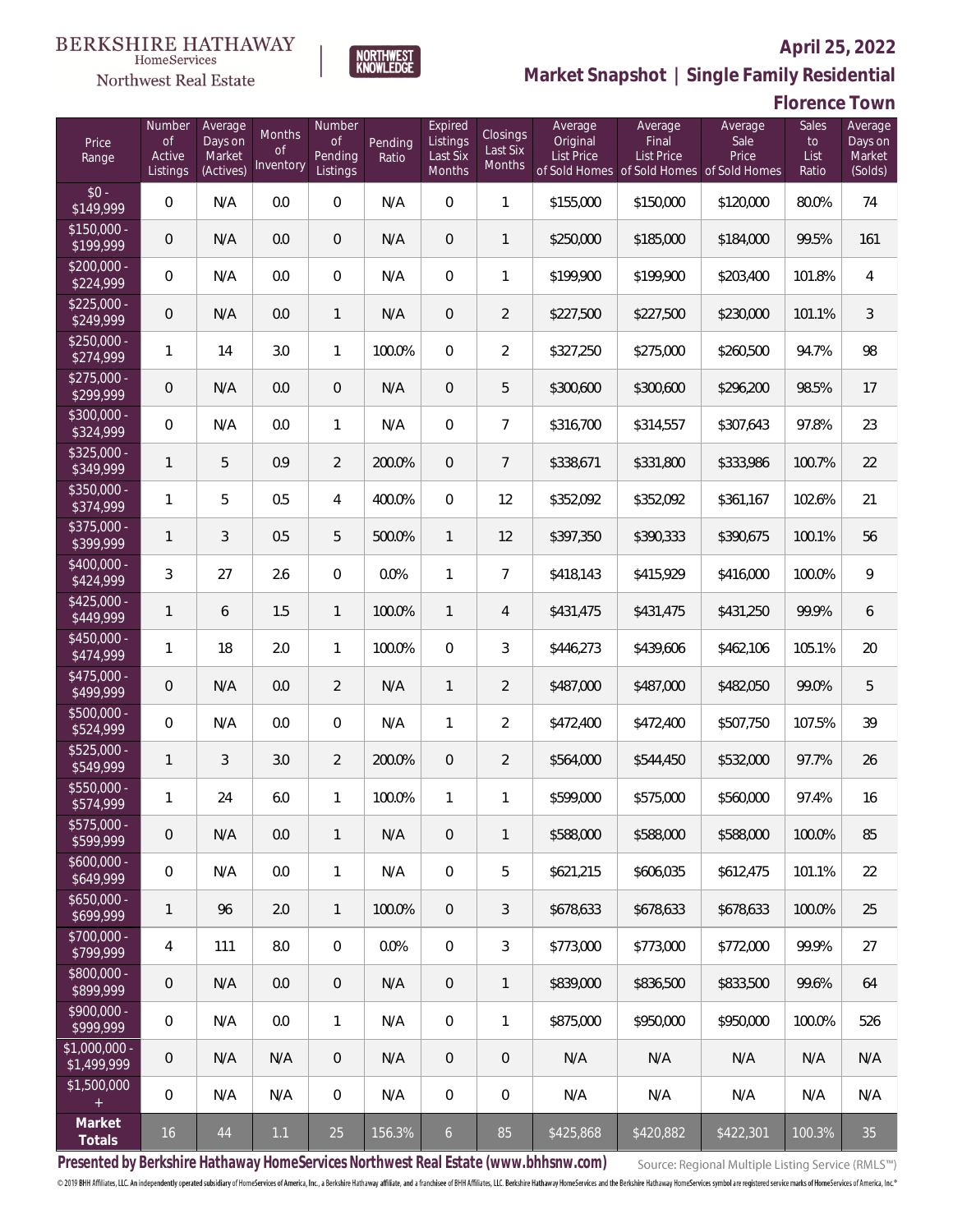

**NORTHWEST**<br>KNOWLEDGE

Northwest Real Estate

# **Market Snapshot | Single Family Residential**

**Florence Beach**

| Price<br>Range                | Number<br>of<br>Active<br>Listings | Average<br>Days on<br>Market<br>(Actives) | Months<br><b>of</b><br>Inventory | Number<br>Οf<br>Pending<br>Listings | Pending<br>Ratio | Expired<br>Listings<br>Last Six<br>Months | Closings<br>Last Six<br>Months | Average<br>Original<br><b>List Price</b> | Average<br>Final<br>List Price<br>of Sold Homes of Sold Homes of Sold Homes | Average<br>Sale<br>Price | Sales<br>to<br>List<br>Ratio | Average<br>Days on<br>Market<br>(Solds) |
|-------------------------------|------------------------------------|-------------------------------------------|----------------------------------|-------------------------------------|------------------|-------------------------------------------|--------------------------------|------------------------------------------|-----------------------------------------------------------------------------|--------------------------|------------------------------|-----------------------------------------|
| $$0 -$<br>\$149,999           | $\overline{0}$                     | N/A                                       | N/A                              | $\overline{0}$                      | N/A              | $\overline{0}$                            | $\overline{0}$                 | N/A                                      | N/A                                                                         | N/A                      | N/A                          | N/A                                     |
| $$150.000 -$<br>\$199,999     | 0                                  | N/A                                       | 0.0                              | $\overline{0}$                      | N/A              | $\overline{0}$                            | $\mathbf{1}$                   | \$150,000                                | \$150,000                                                                   | \$150,500                | 100.3%                       | $\overline{0}$                          |
| $$200,000 -$<br>\$224,999     | $\overline{0}$                     | N/A                                       | N/A                              | $\overline{0}$                      | N/A              | $\overline{0}$                            | $\overline{0}$                 | N/A                                      | N/A                                                                         | N/A                      | N/A                          | N/A                                     |
| $$225,000 -$<br>\$249,999     | 0                                  | N/A                                       | N/A                              | $\overline{0}$                      | N/A              | $\overline{0}$                            | $\mathbf 0$                    | N/A                                      | N/A                                                                         | N/A                      | N/A                          | N/A                                     |
| $$250,000 -$<br>\$274,999     | $\mathbf 0$                        | N/A                                       | 0.0                              | $\overline{0}$                      | N/A              | $\overline{0}$                            | $\mathbf{1}$                   | \$279,900                                | \$279,900                                                                   | \$260,000                | 92.9%                        | 1                                       |
| $$275,000 -$<br>\$299,999     | 0                                  | N/A                                       | N/A                              | $\overline{0}$                      | N/A              | $\overline{0}$                            | $\mathbf 0$                    | N/A                                      | N/A                                                                         | N/A                      | N/A                          | N/A                                     |
| \$300,000 -<br>\$324,999      | $\overline{0}$                     | N/A                                       | 0.0                              | $\overline{0}$                      | N/A              | $\overline{0}$                            | $\mathbf{1}$                   | \$243,000                                | \$243,000                                                                   | \$300,000                | 123.5%                       | 5                                       |
| $$325,000 -$<br>\$349,999     | 0                                  | N/A                                       | N/A                              | $\overline{0}$                      | N/A              | $\overline{0}$                            | $\mathbf 0$                    | N/A                                      | N/A                                                                         | N/A                      | N/A                          | N/A                                     |
| $$350,000 -$<br>\$374,999     | $\mathbf 0$                        | N/A                                       | 0.0                              | $\overline{0}$                      | N/A              | $\overline{0}$                            | $\overline{2}$                 | \$329,950                                | \$329,950                                                                   | \$366,950                | 111.2%                       | 3                                       |
| \$375,000 -<br>\$399,999      | 1                                  | 17                                        | 2.0                              | $\overline{0}$                      | 0.0%             | $\overline{0}$                            | 3                              | \$381,633                                | \$381,633                                                                   | \$397,167                | 104.1%                       | 5                                       |
| \$400,000 -<br>\$424,999      | $\overline{0}$                     | N/A                                       | 0.0                              | $\overline{0}$                      | N/A              | $\overline{0}$                            | $\mathbf{1}$                   | \$417,500                                | \$417,500                                                                   | \$403,500                | 96.6%                        | 3                                       |
| $$425,000 -$<br>\$449,999     | 0                                  | N/A                                       | 0.0                              | $\overline{0}$                      | N/A              | $\mathbf{1}$                              | 3                              | \$421,333                                | \$421,333                                                                   | \$440,333                | 104.5%                       | 29                                      |
| \$450,000 -<br>\$474,999      | $\overline{0}$                     | N/A                                       | 0.0                              | $\overline{0}$                      | N/A              | $\overline{0}$                            | 3                              | \$453,333                                | \$453,333                                                                   | \$460,000                | 101.5%                       | 22                                      |
| $$475,000 -$<br>\$499,999     | 0                                  | N/A                                       | 0.0                              | $\mathbf{1}$                        | N/A              | $\overline{0}$                            | $\overline{2}$                 | \$493,000                                | \$482,000                                                                   | \$475,000                | 98.5%                        | 63                                      |
| \$500,000 -<br>\$524,999      | $\overline{0}$                     | N/A                                       | N/A                              | $\overline{0}$                      | N/A              | $\overline{0}$                            | $\mathbf 0$                    | N/A                                      | N/A                                                                         | N/A                      | N/A                          | N/A                                     |
| $$525,000 -$<br>\$549,999     | 0                                  | N/A                                       | 0.0                              | $\mathbf{1}$                        | N/A              | $\overline{0}$                            | $\overline{2}$                 | \$544,950                                | \$544,950                                                                   | \$537,500                | 98.6%                        | 23                                      |
| \$550,000 -<br>\$574,999      | 0                                  | N/A                                       | $0.0\,$                          | 0                                   | N/A              | $\overline{0}$                            | 1                              | \$553,500                                | \$553,500                                                                   | \$553,500                | 100.0%                       | $\mathbf 0$                             |
| $$575,000 -$<br>\$599,999     | 0                                  | N/A                                       | 0.0                              | $\mathbf{1}$                        | N/A              | $\overline{0}$                            | $\mathbf{1}$                   | \$545,000                                | \$545,000                                                                   | \$582,000                | 106.8%                       | 6                                       |
| $$600,000 -$<br>\$649,999     | $\overline{0}$                     | N/A                                       | 0.0                              | $\overline{0}$                      | N/A              | $\overline{0}$                            | $\overline{2}$                 | \$635,000                                | \$617,500                                                                   | \$615,000                | 99.6%                        | 264                                     |
| $$650,000 -$<br>\$699,999     | 1                                  | 39                                        | 6.0                              | $\mathbf{1}$                        | 100.0%           | $\overline{0}$                            | $\mathbf{1}$                   | \$695,000                                | \$695,000                                                                   | \$692,500                | 99.6%                        | 4                                       |
| $$700,000 -$<br>\$799,999     | $\mathbf 0$                        | N/A                                       | 0.0                              | $\overline{0}$                      | N/A              | $\overline{0}$                            | 3                              | \$755,967                                | \$741,000                                                                   | \$749,500                | 101.1%                       | 39                                      |
| \$800,000 -<br>\$899,999      | $\overline{0}$                     | N/A                                       | 0.0                              | $\overline{0}$                      | N/A              | $\overline{0}$                            | $\mathbf{1}$                   | \$850,000                                | \$850,000                                                                   | \$850,000                | 100.0%                       | 12                                      |
| $$900,000 -$<br>\$999,999     | $\overline{0}$                     | N/A                                       | 0.0                              | $\overline{0}$                      | N/A              | $\boldsymbol{0}$                          | 1                              | \$989,000                                | \$989,000                                                                   | \$989,000                | 100.0%                       | $\overline{7}$                          |
| $$1,000,000 -$<br>\$1,499,999 | $\overline{0}$                     | N/A                                       | N/A                              | $\overline{0}$                      | N/A              | $\overline{0}$                            | $\mathbf 0$                    | N/A                                      | N/A                                                                         | N/A                      | N/A                          | N/A                                     |
| \$1,500,000                   | $\mathbf 0$                        | N/A                                       | N/A                              | $\mathbf 0$                         | N/A              | 0                                         | 0                              | N/A                                      | N/A                                                                         | N/A                      | N/A                          | N/A                                     |
| Market<br>Totals              | $\overline{a}$                     | 28                                        | 0.4                              | $\overline{4}$                      | 200.0%           | $\mathbf{1}$                              | 29                             | \$509,155                                | \$505,641                                                                   | \$514,169                | 101.7%                       | 35                                      |

**Presented by Berkshire Hathaway HomeServices Northwest Real Estate (www.bhhsnw.com)**

Source: Regional Multiple Listing Service (RMLS™)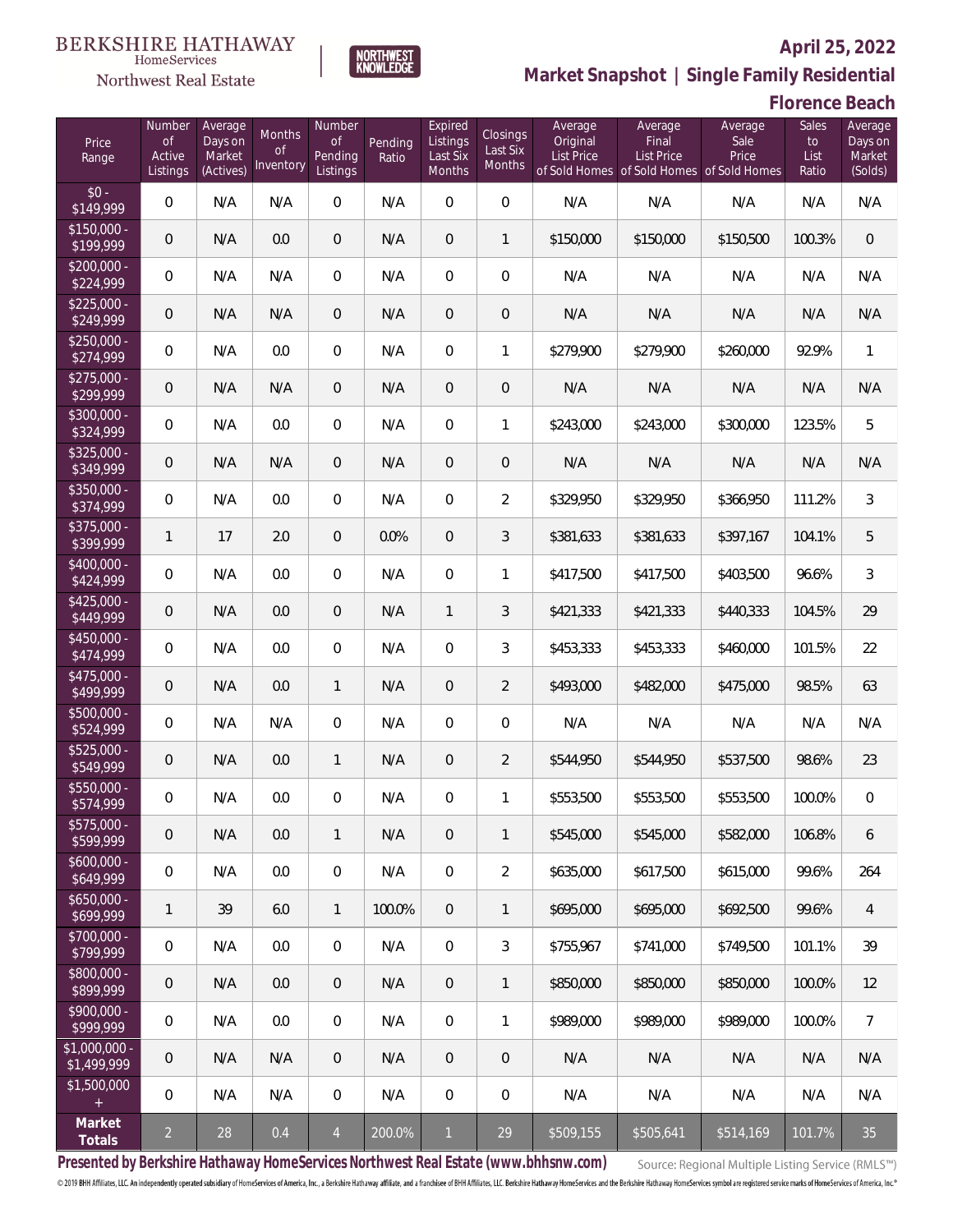

HomeServices Northwest Real Estate

**Market Snapshot | Single Family Residential**

# **Florence North**

| Price<br>Range                   | Number<br>of<br>Active<br>Listings | Average<br>Days on<br>Market<br>(Actives) | <b>Months</b><br><b>of</b><br>Inventory | Number<br><b>of</b><br>Pending<br>Listings | Pending<br>Ratio | Expired<br>Listings<br>Last Six<br>Months | <b>Closings</b><br>Last Six<br>Months | Average<br>Original<br>List Price | Average<br>Final<br>List Price<br>of Sold Homes of Sold Homes of Sold Homes | Average<br>Sale<br>Price | Sales<br>to<br>List<br>Ratio | Average<br>Days on<br>Market<br>(Solds) |
|----------------------------------|------------------------------------|-------------------------------------------|-----------------------------------------|--------------------------------------------|------------------|-------------------------------------------|---------------------------------------|-----------------------------------|-----------------------------------------------------------------------------|--------------------------|------------------------------|-----------------------------------------|
| $$0 -$<br>\$149,999              | $\overline{0}$                     | N/A                                       | N/A                                     | $\Omega$                                   | N/A              | $\Omega$                                  | $\overline{0}$                        | N/A                               | N/A                                                                         | N/A                      | N/A                          | N/A                                     |
| $$150,000 -$<br>\$199,999        | 0                                  | N/A                                       | 0.0                                     | $\overline{0}$                             | N/A              | $\overline{0}$                            | $\mathbf{1}$                          | \$135,450                         | \$135,450                                                                   | \$171,900                | 126.9%                       | 5                                       |
| $$200,000 -$<br>\$224,999        | $\overline{0}$                     | N/A                                       | 0.0                                     | $\overline{0}$                             | N/A              | $\overline{0}$                            | 1                                     | \$229,000                         | \$219,900                                                                   | \$203,500                | 92.5%                        | 70                                      |
| $$225,000 -$<br>\$249,999        | 0                                  | N/A                                       | 0.0                                     | $\overline{0}$                             | N/A              | $\overline{0}$                            | $\overline{2}$                        | \$252,000                         | \$247,000                                                                   | \$237,500                | 96.2%                        | 69                                      |
| $$250,000 -$<br>\$274,999        | 1                                  | 107                                       | 3.0                                     | $\mathbf{1}$                               | 100.0%           | $\Omega$                                  | $\sqrt{2}$                            | \$273,500                         | \$263,500                                                                   | \$256,000                | 97.2%                        | 66                                      |
| $$275,000 -$<br>\$299,999        | $\overline{0}$                     | N/A                                       | 0.0                                     | $\overline{0}$                             | N/A              | $\overline{0}$                            | $\overline{1}$                        | \$295,000                         | \$284,900                                                                   | \$284,900                | 100.0%                       | 94                                      |
| \$300,000 -<br>\$324,999         | $\overline{0}$                     | N/A                                       | 0.0                                     | $\overline{0}$                             | N/A              | $\Omega$                                  | $\sqrt{2}$                            | \$322,500                         | \$312,000                                                                   | \$309,500                | 99.2%                        | 31                                      |
| \$325,000 -<br>\$349,999         | $\overline{0}$                     | N/A                                       | N/A                                     | $\mathbf{1}$                               | N/A              | $\Omega$                                  | $\overline{0}$                        | N/A                               | N/A                                                                         | N/A                      | N/A                          | N/A                                     |
| \$350,000 -<br>\$374,999         | $\overline{0}$                     | N/A                                       | 0.0                                     | $\overline{0}$                             | N/A              | $\overline{0}$                            | $\mathbf{1}$                          | \$350,000                         | \$350,000                                                                   | \$351,800                | 100.5%                       | $\overline{7}$                          |
| \$375,000 -<br>\$399,999         | $\overline{0}$                     | N/A                                       | N/A                                     | $\overline{0}$                             | N/A              | $\mathbf{1}$                              | $\overline{0}$                        | N/A                               | N/A                                                                         | N/A                      | N/A                          | N/A                                     |
| $\sqrt{$400,000}$ -<br>\$424,999 | $\overline{0}$                     | N/A                                       | N/A                                     | $\overline{0}$                             | N/A              | $\Omega$                                  | $\overline{0}$                        | N/A                               | N/A                                                                         | N/A                      | N/A                          | N/A                                     |
| $$425,000 -$<br>\$449,999        | 1                                  | 33                                        | N/A                                     | $\mathbf{1}$                               | 100.0%           | $\Omega$                                  | $\overline{0}$                        | N/A                               | N/A                                                                         | N/A                      | N/A                          | N/A                                     |
| $$450,000 -$<br>\$474,999        | 1                                  | 710                                       | 6.0                                     | $\overline{0}$                             | 0.0%             | $\Omega$                                  | 1                                     | \$459,900                         | \$459,900                                                                   | \$465,000                | 101.1%                       | $\mathbf{1}$                            |
| $$475,000 -$<br>\$499,999        | 1                                  | 56                                        | N/A                                     | $\overline{0}$                             | 0.0%             | $\Omega$                                  | $\overline{0}$                        | N/A                               | N/A                                                                         | N/A                      | N/A                          | N/A                                     |
| \$500,000 -<br>\$524,999         | $\overline{0}$                     | N/A                                       | N/A                                     | $\Omega$                                   | N/A              | $\Omega$                                  | $\overline{0}$                        | N/A                               | N/A                                                                         | N/A                      | N/A                          | N/A                                     |
| $$525,000 -$<br>\$549,999        | 0                                  | N/A                                       | 0.0                                     | $\overline{0}$                             | N/A              | $\overline{0}$                            | $\mathbf{1}$                          | \$525,000                         | \$525,000                                                                   | \$545,000                | 103.8%                       | 5                                       |
| \$550,000 -<br>\$574,999         | 0                                  | N/A                                       | N/A                                     | $\mathbf{1}$                               | N/A              | 0                                         | $\mathbf 0$                           | N/A                               | N/A                                                                         | N/A                      | N/A                          | N/A                                     |
| $$575,000 -$<br>\$599,999        | $\mathbf 0$                        | N/A                                       | 0.0                                     | $\overline{0}$                             | N/A              | $\mathbf 0$                               | $\overline{2}$                        | \$622,450                         | \$579,450                                                                   | \$578,000                | 99.7%                        | 47                                      |
| $$600,000 -$<br>\$649,999        | $\boldsymbol{0}$                   | N/A                                       | N/A                                     | $\boldsymbol{0}$                           | N/A              | $\overline{0}$                            | $\mathbf 0$                           | N/A                               | N/A                                                                         | N/A                      | N/A                          | N/A                                     |
| $$650,000 -$<br>\$699,999        | $\mathbf 0$                        | N/A                                       | 0.0                                     | $\overline{0}$                             | N/A              | $\overline{0}$                            | $\overline{2}$                        | \$687,000                         | \$667,000                                                                   | \$665,000                | 99.7%                        | 64                                      |
| $$700,000 -$<br>\$799,999        | 1                                  | $\overline{4}$                            | 6.0                                     | $\boldsymbol{0}$                           | 0.0%             | $\mathbf 0$                               | 1                                     | \$725,000                         | \$725,000                                                                   | \$700,000                | 96.6%                        | 21                                      |
| $$800,000 -$<br>\$899,999        | $\mathbf 0$                        | N/A                                       | 0.0                                     | $\overline{0}$                             | N/A              | $\mathbf{1}$                              | $\mathbf{1}$                          | \$876,500                         | \$896,500                                                                   | \$867,255                | 96.7%                        | 101                                     |
| $$900,000 -$<br>\$999,999        | $\overline{0}$                     | N/A                                       | 0.0                                     | $\boldsymbol{0}$                           | N/A              | $\overline{0}$                            | 1                                     | \$1,090,000                       | \$995,000                                                                   | \$995,000                | 100.0%                       | 94                                      |
| $$1,000,000 -$<br>\$1,499,999    | $\mathbf 0$                        | N/A                                       | 0.0                                     | $\overline{0}$                             | N/A              | 0                                         | $\overline{4}$                        | \$1,347,500                       | \$1,347,500                                                                 | \$1,274,125              | 94.6%                        | 29                                      |
| \$1,500,000<br>$+$               | 0                                  | N/A                                       | N/A                                     | $\boldsymbol{0}$                           | N/A              | $\mathbf 0$                               | $\mathbf 0$                           | N/A                               | N/A                                                                         | N/A                      | N/A                          | N/A                                     |
| Market<br>Totals                 | 5 <sub>o</sub>                     | 182                                       | 1.3                                     | $\overline{4}$                             | 80.0%            | $\overline{2}$                            | 23                                    | \$625,685                         | \$613,893                                                                   | \$598,820                | 97.5%                        | 46                                      |

**Presented by Berkshire Hathaway HomeServices Northwest Real Estate (www.bhhsnw.com)**

Source: Regional Multiple Listing Service (RMLS™)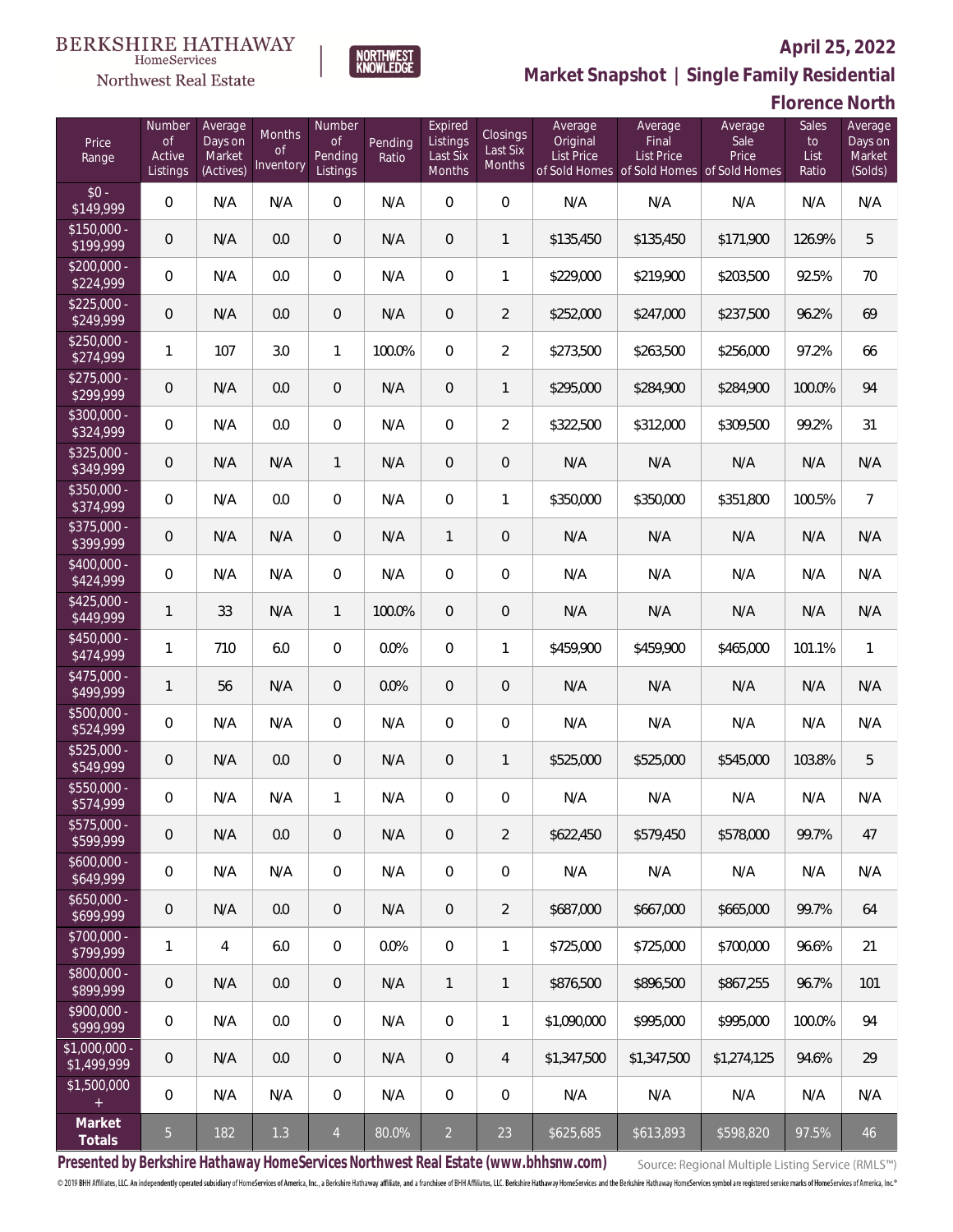

NORTHWEST<br>KNOWLFDGF

Northwest Real Estate

**Market Snapshot | Single Family Residential**

|                                 | Florence South/Dunes City          |                                           |                           |                                            |                  |                                           |                                |                                          |                                                                                    |                          |                              |                                         |
|---------------------------------|------------------------------------|-------------------------------------------|---------------------------|--------------------------------------------|------------------|-------------------------------------------|--------------------------------|------------------------------------------|------------------------------------------------------------------------------------|--------------------------|------------------------------|-----------------------------------------|
| Price<br>Range                  | Number<br>0f<br>Active<br>Listings | Average<br>Days on<br>Market<br>(Actives) | Months<br>Οf<br>Inventory | Number<br><b>of</b><br>Pending<br>Listings | Pending<br>Ratio | Expired<br>Listings<br>Last Six<br>Months | Closings<br>Last Six<br>Months | Average<br>Original<br><b>List Price</b> | Average<br>Final<br><b>List Price</b><br>of Sold Homes of Sold Homes of Sold Homes | Average<br>Sale<br>Price | Sales<br>to<br>List<br>Ratio | Average<br>Days on<br>Market<br>(Solds) |
| $$0 -$<br>\$149,999             | $\mathbf 0$                        | N/A                                       | N/A                       | $\,0\,$                                    | N/A              | $\mathbf 0$                               | $\mathbf 0$                    | N/A                                      | N/A                                                                                | N/A                      | N/A                          | N/A                                     |
| $$150,000 -$<br>\$199,999       | $\mathbf 0$                        | N/A                                       | 0.0                       | $\overline{2}$                             | N/A              | $\mathbf 0$                               | 1                              | \$249,000                                | \$249,000                                                                          | \$199,000                | 79.9%                        | $\boldsymbol{0}$                        |
| $$200,000 -$<br>\$224,999       | $\mathbf 0$                        | N/A                                       | N/A                       | $\,0\,$                                    | N/A              | $\overline{0}$                            | $\mathbf 0$                    | N/A                                      | N/A                                                                                | N/A                      | N/A                          | N/A                                     |
| $$225,000 -$<br>\$249,999       | $\mathbf 0$                        | N/A                                       | 0.0                       | $\mathbf 0$                                | N/A              | $\boldsymbol{0}$                          | $\mathbf 1$                    | \$259,000                                | \$259,000                                                                          | \$245,000                | 94.6%                        | 93                                      |
| $$250,000 -$<br>\$274,999       | $\mathbf 0$                        | N/A                                       | 0.0                       | $\,0\,$                                    | N/A              | $\mathbf 0$                               | $\mathbf{1}$                   | \$325,000                                | \$295,000                                                                          | \$250,000                | 84.7%                        | 66                                      |
| $$275,000 -$<br>\$299,999       | $\mathbf 0$                        | N/A                                       | N/A                       | $\mathbf 0$                                | N/A              | $\mathbf 0$                               | $\mathbf 0$                    | N/A                                      | N/A                                                                                | N/A                      | N/A                          | N/A                                     |
| $$300,000 -$<br>\$324,999       | $\mathbf 0$                        | N/A                                       | N/A                       | $\,0\,$                                    | N/A              | $\mathbf 0$                               | $\mathbf 0$                    | N/A                                      | N/A                                                                                | N/A                      | N/A                          | N/A                                     |
| $$325,000 -$<br>\$349,999       | $\mathbf 0$                        | N/A                                       | 0.0                       | $\mathbf 0$                                | N/A              | $\mathbf 0$                               | $\mathbf{1}$                   | \$409,900                                | \$399,900                                                                          | \$340,000                | 85.0%                        | 119                                     |
| $$350,000 -$<br>\$374,999       | $\mathbf 0$                        | N/A                                       | 0.0                       | $\,0\,$                                    | N/A              | $\mathbf 0$                               | $\mathbf{1}$                   | \$405,000                                | \$405,000                                                                          | \$360,000                | 88.9%                        | $\overline{7}$                          |
| $$375,000 -$<br>\$399,999       | $\mathbf 0$                        | N/A                                       | 0.0                       | $\mathbf 0$                                | N/A              | $\boldsymbol{0}$                          | $\mathbf 1$                    | \$375,000                                | \$375,000                                                                          | \$390,000                | 104.0%                       | 5                                       |
| $$400,000 -$<br>\$424,999       | $\mathbf 0$                        | N/A                                       | 0.0                       | $\,0\,$                                    | N/A              | $\mathbf 0$                               | $\overline{2}$                 | \$429,450                                | \$414,950                                                                          | \$417,500                | 100.6%                       | 37                                      |
| $$425,000 -$<br>\$449,999       | $\mathbf 0$                        | N/A                                       | N/A                       | $\mathbf{1}$                               | N/A              | $\mathbf 0$                               | $\mathbf 0$                    | N/A                                      | N/A                                                                                | N/A                      | N/A                          | N/A                                     |
| $$450,000 -$<br>\$474,999       | $\mathbf 0$                        | N/A                                       | N/A                       | $\mathbf{1}$                               | N/A              | $\mathbf 0$                               | $\mathbf 0$                    | N/A                                      | N/A                                                                                | N/A                      | N/A                          | N/A                                     |
| $$475,000 -$<br>\$499,999       | $\mathbf 0$                        | N/A                                       | N/A                       | $\overline{0}$                             | N/A              | $\mathbf 0$                               | $\mathbf 0$                    | N/A                                      | N/A                                                                                | N/A                      | N/A                          | N/A                                     |
| $$500,000 -$<br>\$524,999       | $\mathbf 0$                        | N/A                                       | N/A                       | $\overline{0}$                             | N/A              | $\mathbf 0$                               | $\mathbf 0$                    | N/A                                      | N/A                                                                                | N/A                      | N/A                          | N/A                                     |
| $$525,000 -$<br>\$549,999       | $\overline{0}$                     | N/A                                       | N/A                       | $\overline{0}$                             | N/A              | $\overline{0}$                            | $\mathbf 0$                    | N/A                                      | N/A                                                                                | N/A                      | N/A                          | N/A                                     |
| $$550,000 -$<br>\$574,999       | 2                                  | 27                                        | N/A                       | $\overline{0}$                             | 0.0%             | $\mathbf{0}$                              | $\mathbf{0}$                   | N/A                                      | N/A                                                                                | N/A                      | N/A                          | N/A                                     |
| $$575,000 -$<br>\$599,999       | 1                                  | 48                                        | N/A                       | $\overline{0}$                             | 0.0%             | $\overline{0}$                            | $\overline{0}$                 | N/A                                      | N/A                                                                                | N/A                      | N/A                          | N/A                                     |
| $$600,000 -$<br>\$649,999       | $\mathbf 0$                        | N/A                                       | N/A                       | $\overline{0}$                             | N/A              | $\overline{0}$                            | $\overline{0}$                 | N/A                                      | N/A                                                                                | N/A                      | N/A                          | N/A                                     |
| $$650,000 -$<br>\$699,999       | 1                                  | 56                                        | 6.0                       | $\mathbf{1}$                               | 100.0%           | $\overline{0}$                            | 1                              | \$699,000                                | \$699,000                                                                          | \$650,000                | 93.0%                        | 23                                      |
| $$700,000 -$<br>\$799,999       | $\mathbf 0$                        | N/A                                       | 0.0                       | $\overline{0}$                             | N/A              | $\overline{0}$                            | $\overline{2}$                 | \$699,500                                | \$699,500                                                                          | \$740,000                | 105.8%                       | 13                                      |
| $$800,000 -$<br>\$899,999       | $\overline{0}$                     | N/A                                       | N/A                       | $\overline{0}$                             | N/A              | $\overline{0}$                            | $\overline{0}$                 | N/A                                      | N/A                                                                                | N/A                      | N/A                          | N/A                                     |
| $$900,000 -$<br>\$999.999       | 1                                  | 24                                        | 3.0                       | $\overline{0}$                             | 0.0%             | $\overline{0}$                            | $\overline{2}$                 | \$912,500                                | \$875,000                                                                          | \$924,250                | 105.6%                       | 89                                      |
| $$1,000,000 -$<br>\$1,499,999   | 2                                  | 36                                        | 6.0                       | $\overline{0}$                             | $0.0\%$          | $\overline{0}$                            | $\overline{2}$                 | \$1,225,000                              | \$1,225,000                                                                        | \$1,145,000              | 93.5%                        | 54                                      |
| \$1,500,000<br>$\boldsymbol{+}$ | 3                                  | 194                                       | N/A                       | $\mathbf{1}$                               | 33.3%            | $\mathbf{1}$                              | $\overline{0}$                 | N/A                                      | N/A                                                                                | N/A                      | N/A                          | N/A                                     |
| Market<br>Totals                | 10 <sup>°</sup>                    | 84                                        | 4.0                       | 6                                          | 60.0%            | $\mathbf{1}$                              | 15                             | \$616,987                                | \$607,387                                                                          | \$592,500                | 97.5%                        | 47                                      |

**Presented by Berkshire Hathaway HomeServices Northwest Real Estate (www.bhhsnw.com)**

Source: Regional Multiple Listing Service (RMLS™)